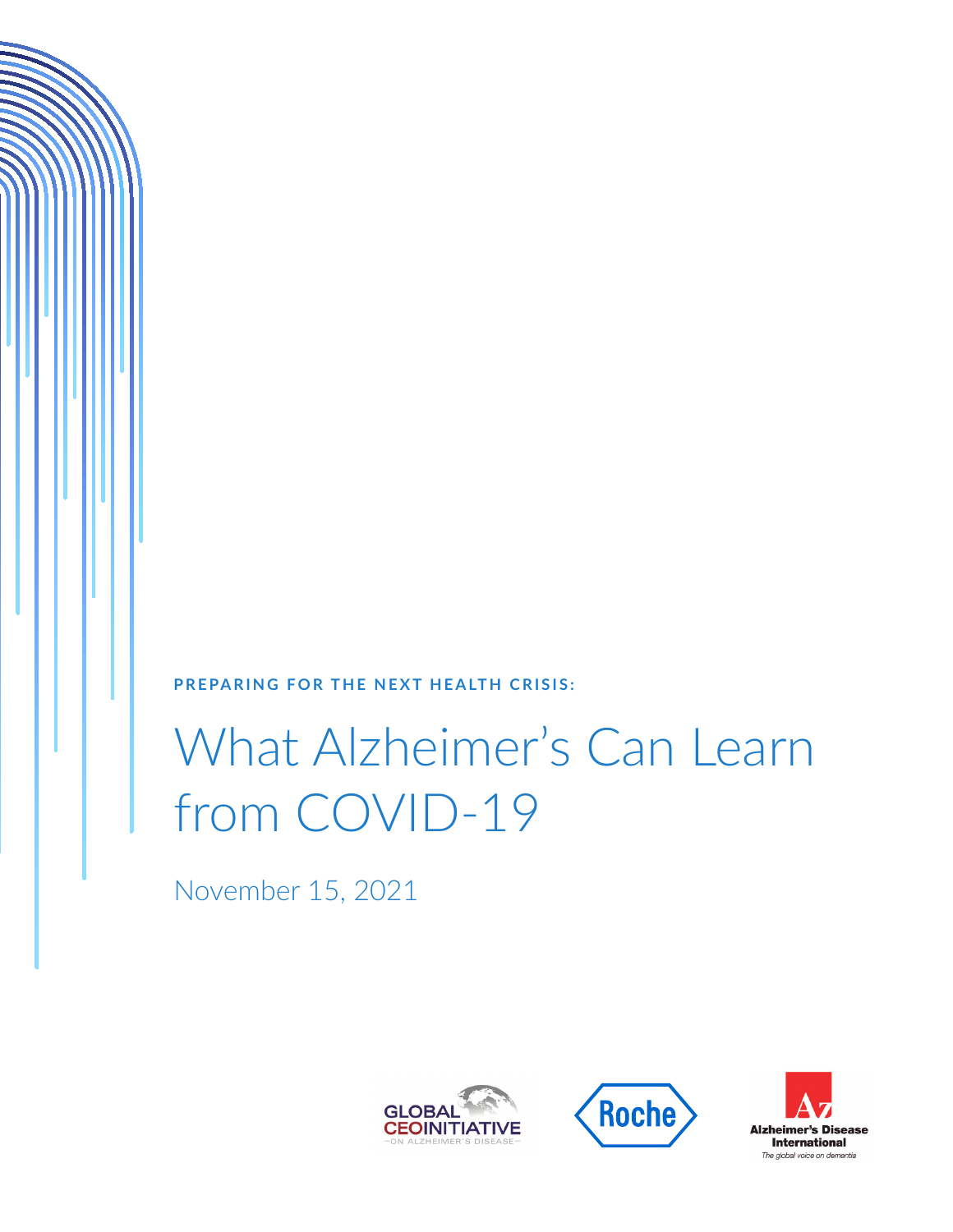## Executive Summary

Nearly two years into the COVID-19 pandemic, the unprecedented global response offers lessons for the growing health crisis of dementia. Most importantly, it shows that a broad coalition of stakeholders – governments, healthcare professionals, international organizations, the private sector, scientific organizations, and the public – *can* mobilize quickly to address a looming public health catastrophe.

COVID-19 and dementia share similarities in the scale and nature of the challenge and the elements required to establish a response. Both diseases have a health impact that is concentrated among older adults and at-risk groups, but cause broader societal and economic disruptions across families, communities, societies, workforces, and economies. Both require similar strategies for an effective response:

- 1. Proactive public health and prevention efforts
- 2. Accessible tools for early, accurate diagnosis
- 3. Health system preparedness
- 4. Modernizing how and where care is provided
- 5. Accelerated research
- 6. Robust real-world data

In each of these areas, COVID-19 efforts provide powerful insights that can guide cross-sector responses to the dementia crisis. Alzheimer's Disease International, The Global CEO Initiative on Alzheimer's Disease (CEOi), and Hoffmann-La Roche hope to stimulate discussion about how our world can apply these lessons to address Alzheimer's disease: the growing pandemic.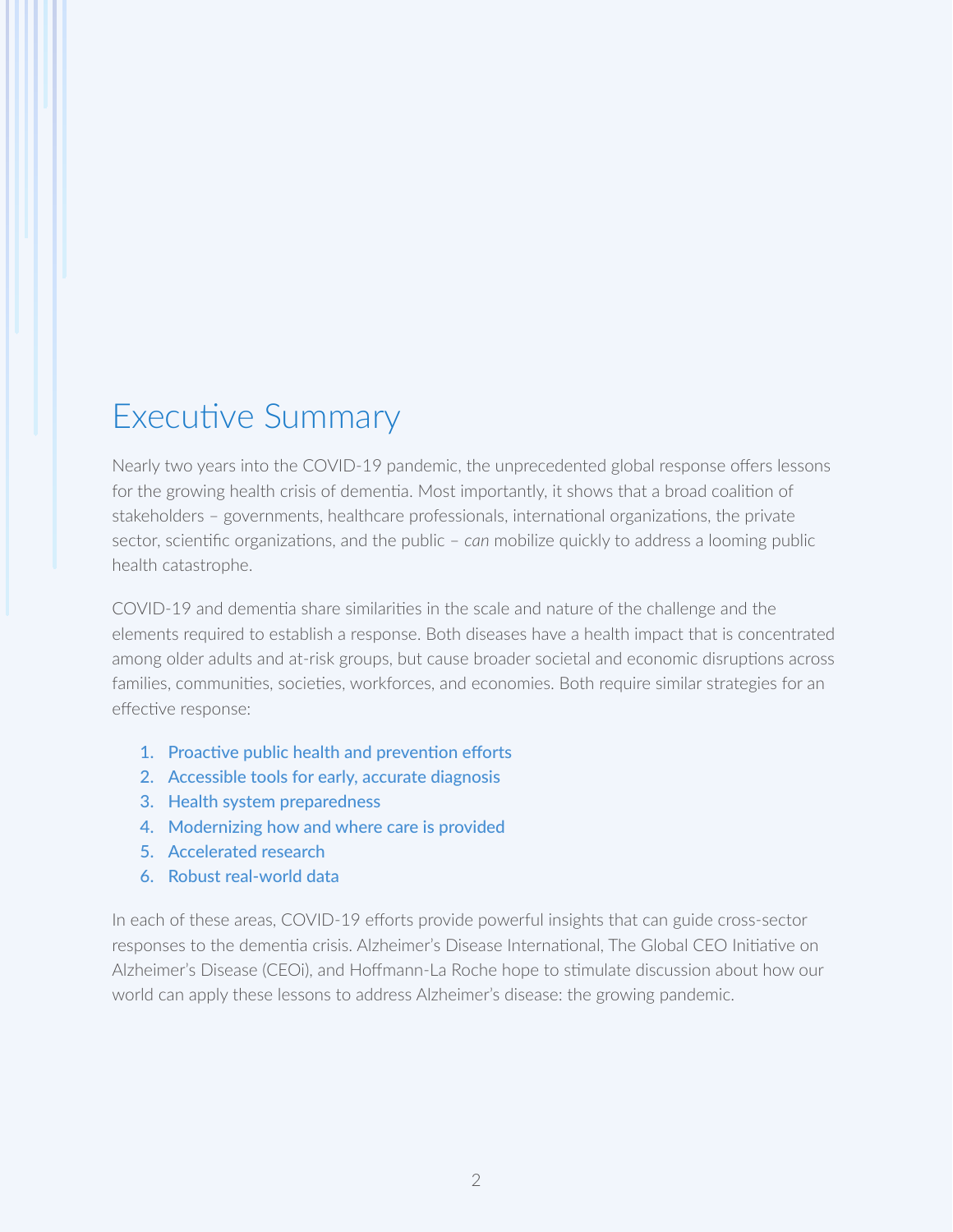#### **CHALLENGES:**

## COVID-19 and Dementia Disproportionately Affect Older Adults, Impact All of Society

Since the World Health Organization declared COVID-19 a pandemic in the spring of 2020, every sector of society has joined in an unprecedented response that has driven incredible progress in controlling the disease. While these efforts are still ongoing, they already offer important lessons for the pandemic of Alzheimer's disease and dementia.

The dementia pandemic today shares many similarities with the COVID-19 pandemic. Older adults face the greatest risk, with societal and economic impacts that ripple across carers, families, communities, and countries. Yet, even as dementia prevalence rapidly grows, there are few effective treatments, diagnostic testing is not widely accessible, and the general public is not broadly aware of the most effective steps for risk reduction.

Based on the progress of COVID-19 responses, we can refine strategies for how the world can best respond to dementia. These lessons begin with understanding the similarities between the two challenges.

#### Global Pandemics in an Aging World

Both COVID-19 and dementia disproportionately affect older adults, leading to widespread societal and economic impacts in an aging world. Older adults face [higher rates](https://www.cdc.gov/aging/covid19/covid19-older-adults.html?CDC_AA_refVal=https%3A%2F%2Fwww.cdc.gov%2Fcoronavirus%2F2019-ncov%2Fneed-extra-precautions%2Folder-adults.html) of hospitalization due to COVID-19 and account for the majority of deaths. Dementia, of course, becomes

increasingly [common](https://www.alz.org/media/documents/alzheimers-facts-and-figures-2019-r.pdf) as people age; age being the biggest risk factor.

These age-related challenges are especially critical and costly at a time of unprecedented longevity and population aging. There are currently [more than 900](https://www.who.int/news-room/fact-sheets/detail/ageing-and-health)  [million people](https://www.who.int/news-room/fact-sheets/detail/ageing-and-health) over the age of 60 globally, doubling to 2 billion by 2050. In [many advanced economies](https://www.prb.org/resources/which-country-has-the-oldest-population/)

*Based on the progress of COVID-19 responses, we can refine strategies for how the world can best respond to dementia.*

like Japan, Italy, Germany, and others, people 65+ account for more than 20% of the population. According to the [World Alzheimer Report 2021](https://www.alzint.org/u/World-Alzheimer-Report-2021.pdf), the number of people living with dementia is projected to grow from more than 55 million today to 78 million by 2030.

#### Widespread Impacts on Carers, Communities, & Economies

While COVID-19 and dementia are most dangerous for older adults, both affect all facets of society. In the case of COVID-19, deaths, hospitalizations, and social distancing guidelines have led to tragic losses for families and communities, massive disruptions of everyday life, staggering unemployment and economic impacts, and concerns about mental health.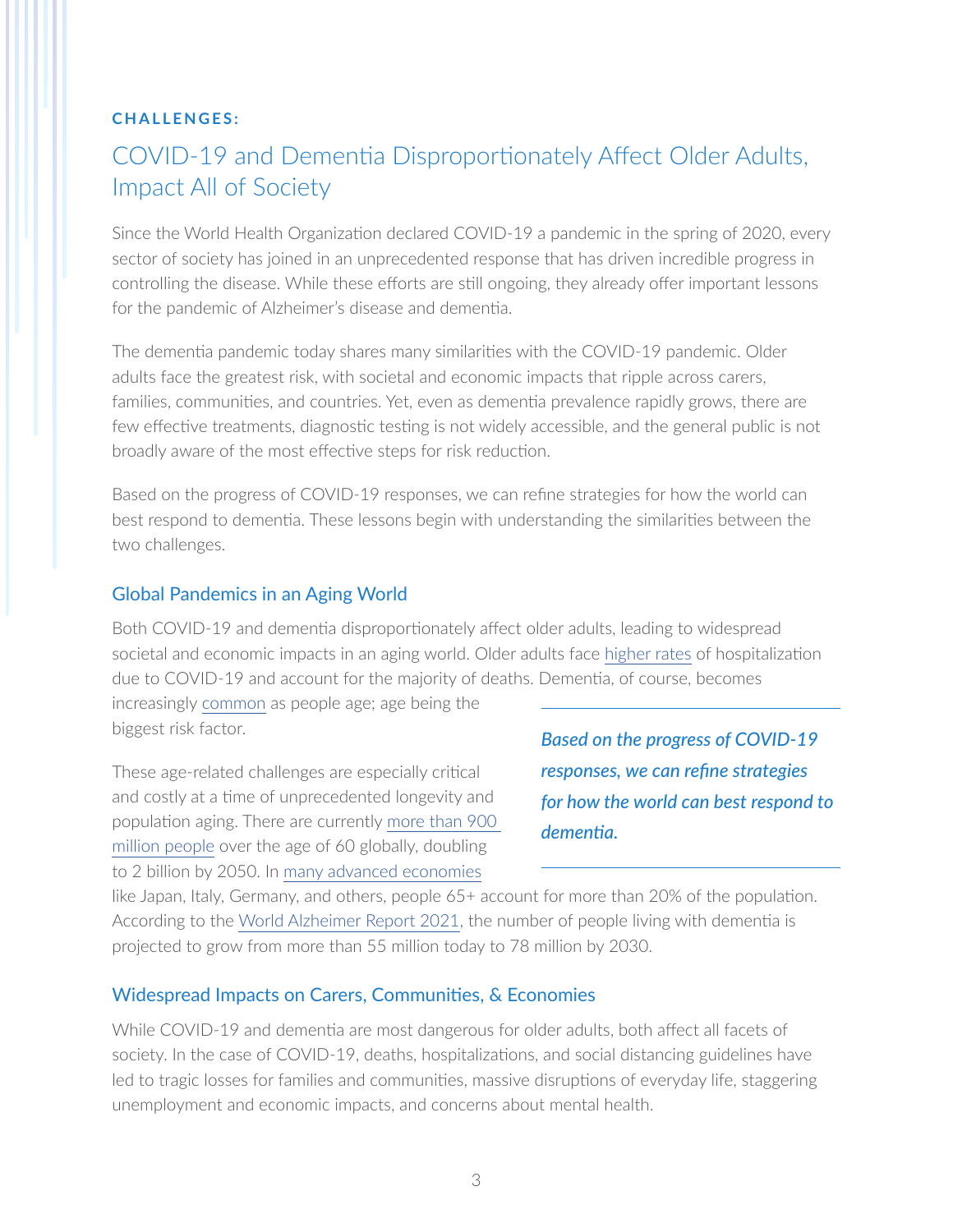Yet tens of millions of family carers for dementia already faced similar impacts, albeit less suddenly or visibly. Annually, informal carers provide [roughly 82 billion hours of care](https://www.alz.co.uk/adi/pdf/global-estimates-of-informal-care.pdf) to people with dementia living at home – the equivalent of more than 40 million full-time workers. These carers [must contend with a range of impacts](https://www.ncbi.nlm.nih.gov/pmc/articles/PMC6700654/) – poorer physical health, higher rates of depression and anxiety, direct financial costs, and the indirect costs of lost wages, benefits, and jobs – that are difficult to measure and therefore often missed by policymakers and researchers.

*These barriers and delays only heighten the urgency of responding to dementia. The global community, national leaders, health systems, and other stakeholders must act now to make up for lost time and drive progress against dementia, even amid the ongoing impacts of COVID-19.* As a result, both challenges illustrate that public health is closely tied to economic health. While there are a number of different estimates of the ongoing costs of COVID-19, the World Bank calculates that the global economy shrank by 6.6% compared to its original estimates for 2020 – a cumulative loss [of \\$5.6 trillion.](https://www.economist.com/finance-and-economics/2021/01/09/what-is-the-economic-cost-of-covid-19) Dementia takes a similar, immense economic toll, with annual costs reaching [\\$1.3 trillion](https://www.alz.co.uk/research/WorldAlzheimerReport2019.pdf) – and projected to reach \$2.8 trillion per year by 2030. Therefore, responding to these diseases is not just a public health priority, but an economic imperative that should be at the top of global and local policy agendas.

Finally, the COVID-19 pandemic itself has exacerbated the challenges of dementia. According to a [global survey by](https://www.alzint.org/u/World-Alzheimer-Report-2021.pdf)  [Alzheimer's Disease International](https://www.alzint.org/u/World-Alzheimer-Report-2021.pdf), 83% of clinicians say the pandemic has delayed access to cognitive assessment for

people with cognitive decline. People with dementia, carers, and families report difficult decisions about care, living arrangements, hospital admissions, and more during the pandemic.

These barriers and delays only heighten the urgency of responding to dementia. The global community, national leaders, health systems, and other stakeholders must act now to make up for lost time and drive progress against dementia, even amid the ongoing impacts of COVID-19.

#### **LESSONS:**

## Parallels Between Strategies for COVID-19 and Dementia

Global and national strategies to address COVID-19 contain important lessons for dementia. For both diseases, an effective response must include many of the same elements.

*The global community, national leaders, health systems, and other stakeholders must act now to make up for lost time and drive progress against dementia, even amid the ongoing impacts of COVID-19.*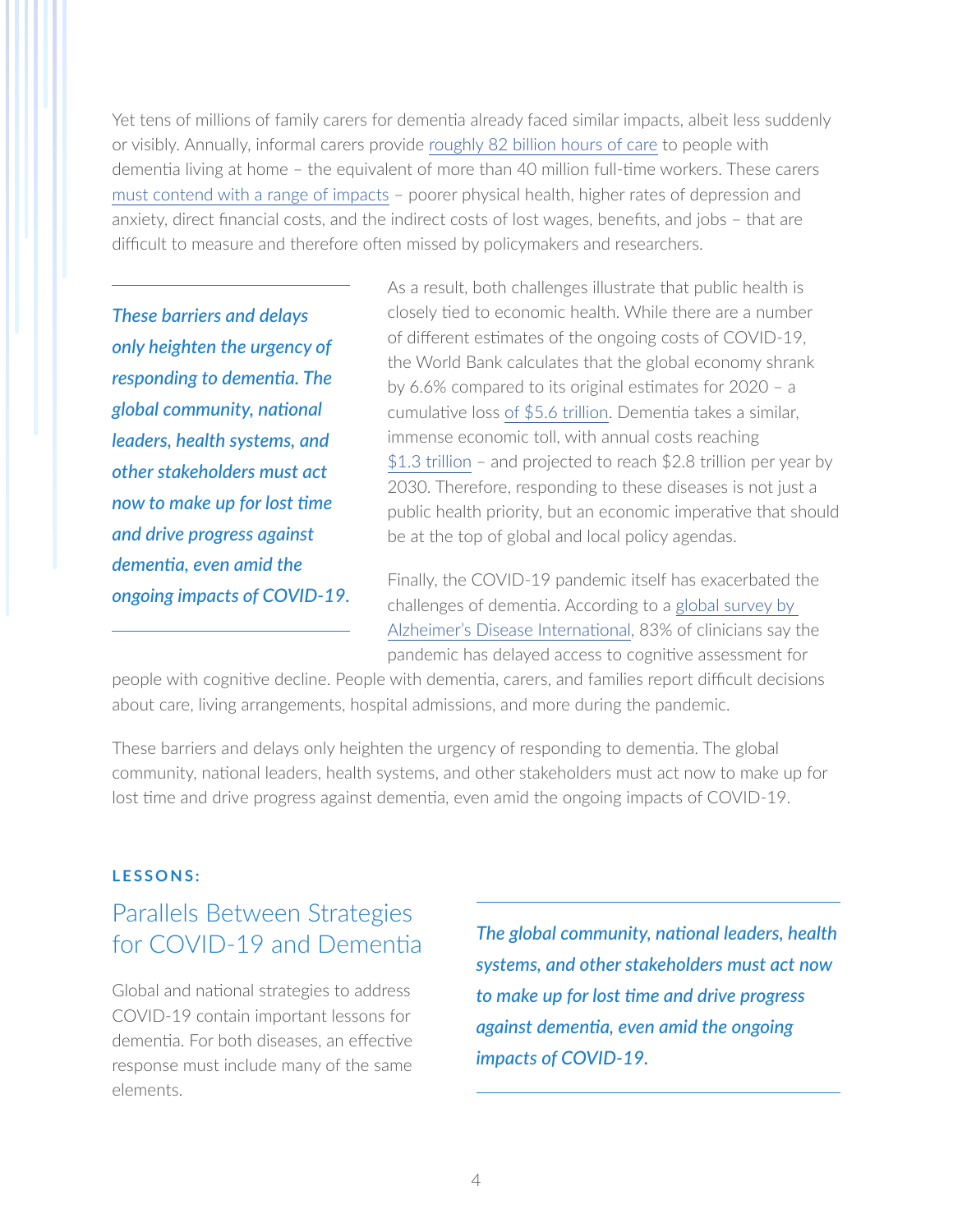1. A broad, coordinated public health effort to educate, promote prevention, and drive early detection and diagnosis.

COVID-19 has illustrated the importance and impact of broad public health efforts that engage, educate, and equip an entire society to collectively solve a health challenge. Around the world, governments have taken remarkable action to promote awareness of how the disease spreads, its symptoms, and the need for vaccines, social distancing, masking, and other measures.

There is a direct parallel to dementia: it's estimated that [one-third of dementia cases](https://www.thelancet.com/journals/lancet/article/PIIS0140-6736(17)31363-6/fulltext) globally could be prevented by addressing modifiable risk factors. However, many people are currently not aware of brain health, risk reduction strategies, or the symptoms of cognitive decline. Therefore, "flattening the dementia curve" requires stronger public health efforts to educate people around brain health and motivate them to reduce their risk, ultimately lowering the overall burden on societies and economies.

Further, both require targeted efforts to reach at-risk groups. Just as older adults and those with certain chronic health conditions should take extra precautions to manage their risk related to COVID-19, people with a family history of dementia, genetic risk, or other risk factors should take extra steps to protect and assess their cognitive health. Additionally, public health efforts should consider ethnicity [evidence](https://www.thelancet.com/journals/lancet/article/PIIS0140-6736(20)30922-3/fulltext) where both [COVID-19](https://www.nytimes.com/2020/04/08/nyregion/coronavirus-race-deaths.html) and [dementia](https://www.alz.org/media/documents/alzheimers-facts-and-figures-2019-r.pdf) are shown to a have a disproportionate impact on underrepresented communities.

#### 2. Easily accessible tools for early, accurate detection and diagnosis.

Widespread, proactive testing for COVID-19 was credited with largely successful responses in [South](https://foreignpolicy.com/2020/03/23/coronavirus-pandemic-south-korea-italy-mass-testing-covid19-will-keep-spreading/) 

- 1. A broad, coordinated public health effort to educate, promote prevention, and drive early detection and diagnosis.
- 2. Easily accessible tools for early, accurate detection and diagnosis.
- 3. Concerted efforts to increase health system preparedness, including the workforce and infrastructure.
- 4. Modernizing how and where diagnosis, treatment, and care is provided.
- 5. Urgency to accelerate research and innovation.
- 6. Accurate real-world data to understand who is at risk and plan a response to mitigate impact.

*…"flattening the dementia curve" requires stronger public health efforts to educate people around brain health and motivate them to reduce their risk, ultimately lowering the overall burden on societies and economies.*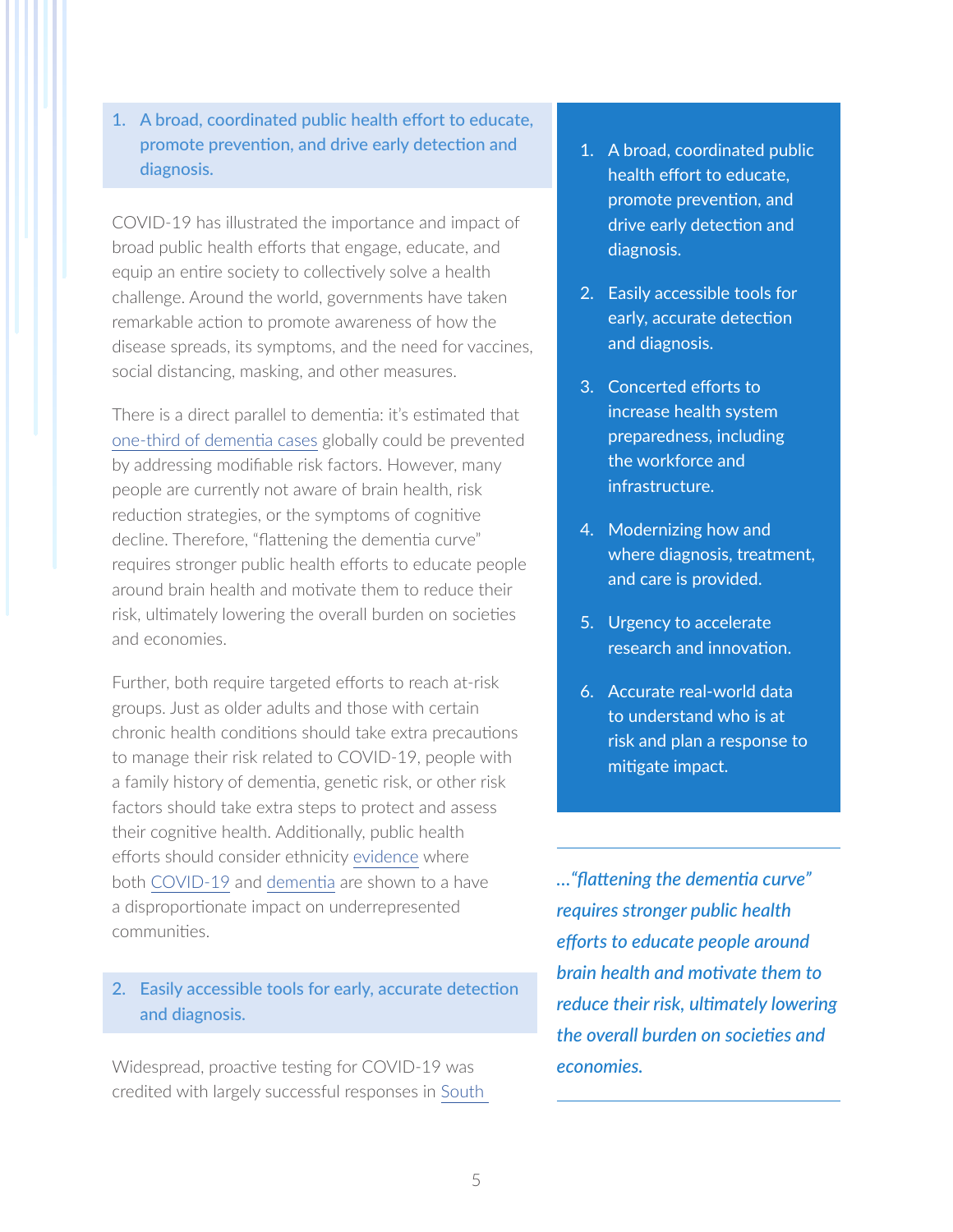[Korea](https://foreignpolicy.com/2020/03/23/coronavirus-pandemic-south-korea-italy-mass-testing-covid19-will-keep-spreading/), [Singapore](https://www.statnews.com/2020/03/23/singapore-teach-united-states-about-covid-19-response/), and [Taiwan](https://jamanetwork.com/journals/jama/fullarticle/2762689) in the early days of the outbreak. These countries ensured that tests were easily accessible in primary care and public health settings, especially for those most at-risk for the disease. Since then, COVID-19 testing has advanced to the point where rapid, at-home tests are becoming more widely available in certain countries, including a [\\$1 billion public health](https://www.nytimes.com/2021/10/06/us/politics/biden-rapid-covid-tests.html)  [investment in the U.S.](https://www.nytimes.com/2021/10/06/us/politics/biden-rapid-covid-tests.html) – enabling people to make informed decisions in real-time. This testing has enabled health systems to both accurately identify the scale of the crisis and speed resources to those who need them most.

To address dementia, researchers and health systems need similar detection and diagnostic tools: accurate, non-invasive, inexpensive, and widely available. Yet, at present, providers often lack the [tools, training, and time](https://www.alz.org/media/documents/alzheimers-facts-and-figures-2019-r.pdf) needed to discuss and assess [brain health](https://www.usagainstalzheimers.org/sites/default/files/Brain_Health_is_Womens_Health.pdf) with patients and diagnose dementia. According to [global surveys,](https://www.alzint.org/u/World-Alzheimer-Report-2021.pdf) 38% of clinicians say that a lack of access to specialized diagnostic tests is a key barrier to diagnosis. In part due to these barriers, it's estimated that, globally, [75% of people with dementia](https://www.alzint.org/u/World-Alzheimer-Report-2021.pdf) are not diagnosed. When a diagnosis is made, it is [typically](https://pubmed.ncbi.nlm.nih.gov/21576687/)  [delayed by 2-3 years](https://pubmed.ncbi.nlm.nih.gov/21576687/) after the first onset of symptoms.

In the past year, scientific advances have enabled rapid strides towards testing solutions that could help to address this need, including blood-based tests that may soon be available, and digital data capture to screen for cognitive decline. In October 2020, C2N Diagnostics announced a [new blood-based test](https://c2n.com/press/press/2020/10/28/alzheimers-breakthrough-cn-first-to-offer-a-widely-accessible-blood-test) to predict Alzheimer's brain pathology in people with memory and thinking concerns. In January 2021, Biogen and Apple launched [a partnership](https://investors.biogen.com/news-releases/news-release-details/biogen-launch-pioneering-study-develop-digital-biomarkers) that uses data from Apple Watches and iPhones to screen for cognitive decline.

These and other tools to drive earlier detection would be used in conjunction with already available biomarker tests that provide a confirmatory diagnosis of Alzheimer's pathology. The ability to detect disease early and to be able to follow-up with an accurate biomarker-based diagnosis is especially critical given the emerging consensus that effectively treating dementia will require the use of a disease-modifying treatment early in the disease course – perhaps even before symptoms appear.

#### 3. Concerted efforts to increase health system preparedness, including the workforce and infrastructure.

COVID-19 has shown the critical importance of health system preparedness. Without sufficient readiness, even the most sophisticated healthcare systems were left scrambling to [address a](https://news.un.org/en/story/2020/03/1060662) 

*There is a similar lack of health system preparedness for dementia, even though this crisis has been growing for decades.*

[shortage](https://news.un.org/en/story/2020/03/1060662) of personal protective equipment, ventilators, testing materials, and other infrastructure, as well as a [shortage of health](https://www.npr.org/sections/health-shots/2020/03/25/820706226/states-get-creative-to-find-and-deploy-more-health-workers-in-covid-19-fight)  [providers.](https://www.npr.org/sections/health-shots/2020/03/25/820706226/states-get-creative-to-find-and-deploy-more-health-workers-in-covid-19-fight) This led to extreme pressure being put on the availability of health services and difficult decision making in triage settings, negatively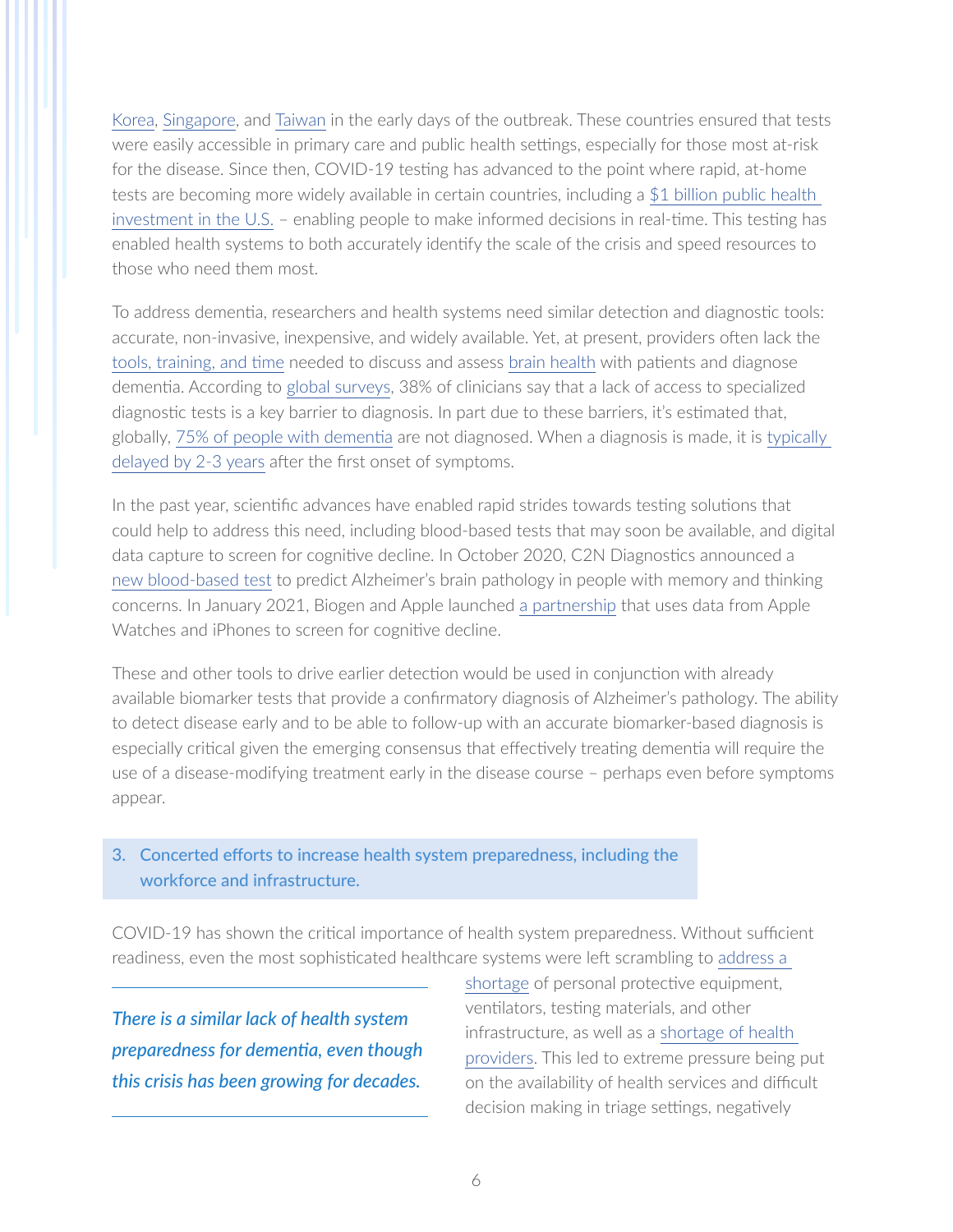impacting on older people and people with dementia. This lack of health system capacity limited the ability to launch a response in the initial phase of the pandemic that was commensurate with the health challenge they faced.

There is a similar lack of health system preparedness for dementia, even though this crisis has been growing for decades. There is a limited number of specialists, and other healthcare providers often lack the necessary training and confidence to [discuss and investigate brain health](https://www.usagainstalzheimers.org/sites/default/files/2019-04/BrainHealthOptimalSystemFINAL.pdf) with patients and diagnose dementia. There are also infrastructure limitations, including a lack of PET, MRI equipment, and other diagnostic tools, even in high income countries.

As a result, [recent analyses project that peak wait times](https://www.rand.org/pubs/research_reports/RR2503.html) for Alzheimer's therapy in six European countries would range from five months for treatment in Germany to nineteen months for evaluation in France. The first year with no wait time would not arrive until 2030 in Germany, 2042 in the United Kingdom, and 2044 in Spain. In the U.S., it's estimated that patients would have to wait an [average of more than 18 months](https://www.rand.org/content/dam/rand/pubs/research_reports/RR2200/RR2272/RAND_RR2272.pdf) for a new Alzheimer's treatment. This delay in treatment can have devastating consequences for a progressive disease like Alzheimer's.

Therefore, health systems must begin taking action now to prepare for the arrival of new dementia treatments – training, equipping, and empowering healthcare providers to proactively discuss, detect, diagnose, treat, and care for dementia.

#### 4. Modernizing how and where diagnosis, treatment, and care is provided.

COVID-19 has dramatically altered how and where healthcare is provided, including the rapid adoption of telehealth and digital tools. An expert in the U.K. equated the shift to ["10 years of](https://www.nytimes.com/2020/04/04/world/europe/telemedicine-uk-coronavirus.html)  [change in one week."](https://www.nytimes.com/2020/04/04/world/europe/telemedicine-uk-coronavirus.html) In the U.S., telehealth claims rose [a staggering 3,060% nationally](https://www.ajmc.com/view/telehealth-claim-lines-increase-in-october-2020-as-covid-19-pandemic-surges) from October 2019 to October 2020.

A similar transformation is needed to make dementia diagnosis, treatment, and care far more accessible, efficient, and flexible. Developing new care models, and increasing the use and availability of digital tools and digital biomarkers can help people and providers to detect and monitor dementia earlier, without expensive tests or long wait times. Expanding the use of the memory center model and multi-disciplinary teams can increase capacity for diagnosis, treatment, and monitoring. Looking for opportunities to provide care at home, and expanding telemedicine, increasing capacity and providing a better experience for people living with Alzheimer's and their families. Training primary care physicians, nurse practitioners, physicians assistants, and other healthcare professionals can help to ensure effective dementia diagnosis and care is more easily accessible.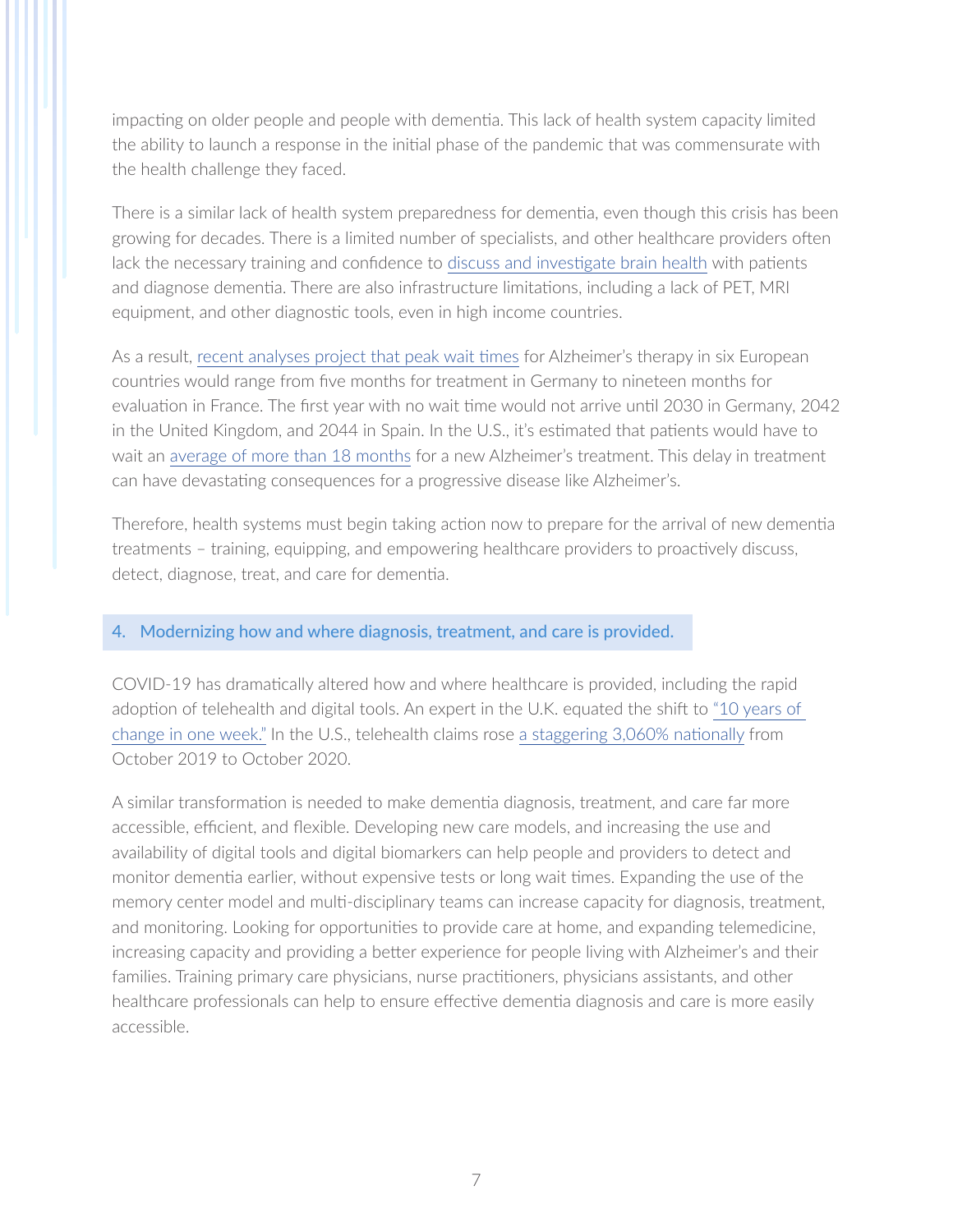#### 5. Urgency to accelerate research and innovation.

COVID-19 triggered a sense of urgency to identify, test, and use potential treatments. In just months, researchers [launched hundreds of clinical trials](https://www.thelancet.com/journals/lancet/article/PIIS0140-6736(20)30798-4/fulltext) for potential COVID-19 treatments, and [more than 70 countries](https://www.cnbc.com/2020/04/06/who-says-coronavirus-vaccine-and-treatment-research-has-accelerated-at-incredible-speed.html) joined a United Nations effort to accelerate research. These efforts delivered results, with multiple effective vaccines and treatments developed, tested, and approved in less than a year.

The same urgency is required in dementia, an area where more than 99% of clinical trials have not advanced to regulatory approval. There is an immediate need to speed up dementia research, including by building a global cohort of people with or at-risk for dementia and creating a global clinical trial platform. Together with risk reduction and prevention, speeding the development and delivery of new, effective disease-modifying dementia treatments will enable health systems to mitigate and avoid a potentially catastrophic burden.

#### 6. Accurate real-world data to understand who is at risk and plan a response to mitigate impact.

*And, just as for COVID-19, these real-world data efforts should be collaborative and continuous – enabling ongoing research advances and refinement of health system responses.*

COVID-19 has sparked strong global collaboration to analyze real-world data, advance scientific understanding of the disease, and refine public health responses – all in record time. Due to this research, scientific and health leaders have continually learned more about how the virus spreads, who is most at-risk, and what containment and treatment strategies are most effective. This has enabled public health agencies and other stakeholders to develop and continually adjust their plans and approaches to better address the disease.

Accurate real-world data on dementia can provide similar benefits. This data will be necessary to understand the

heterogeneous causes and course of dementia, which varies based on individual genetic, biological, and phenotypical factors. Better understanding of the disease will, in turn, enable health systems to better characterize patient populations and target interventions for those people who will benefit. And, just as for COVID-19, these real-world data efforts should be collaborative and continuous – enabling ongoing research advances and refinement of health system responses.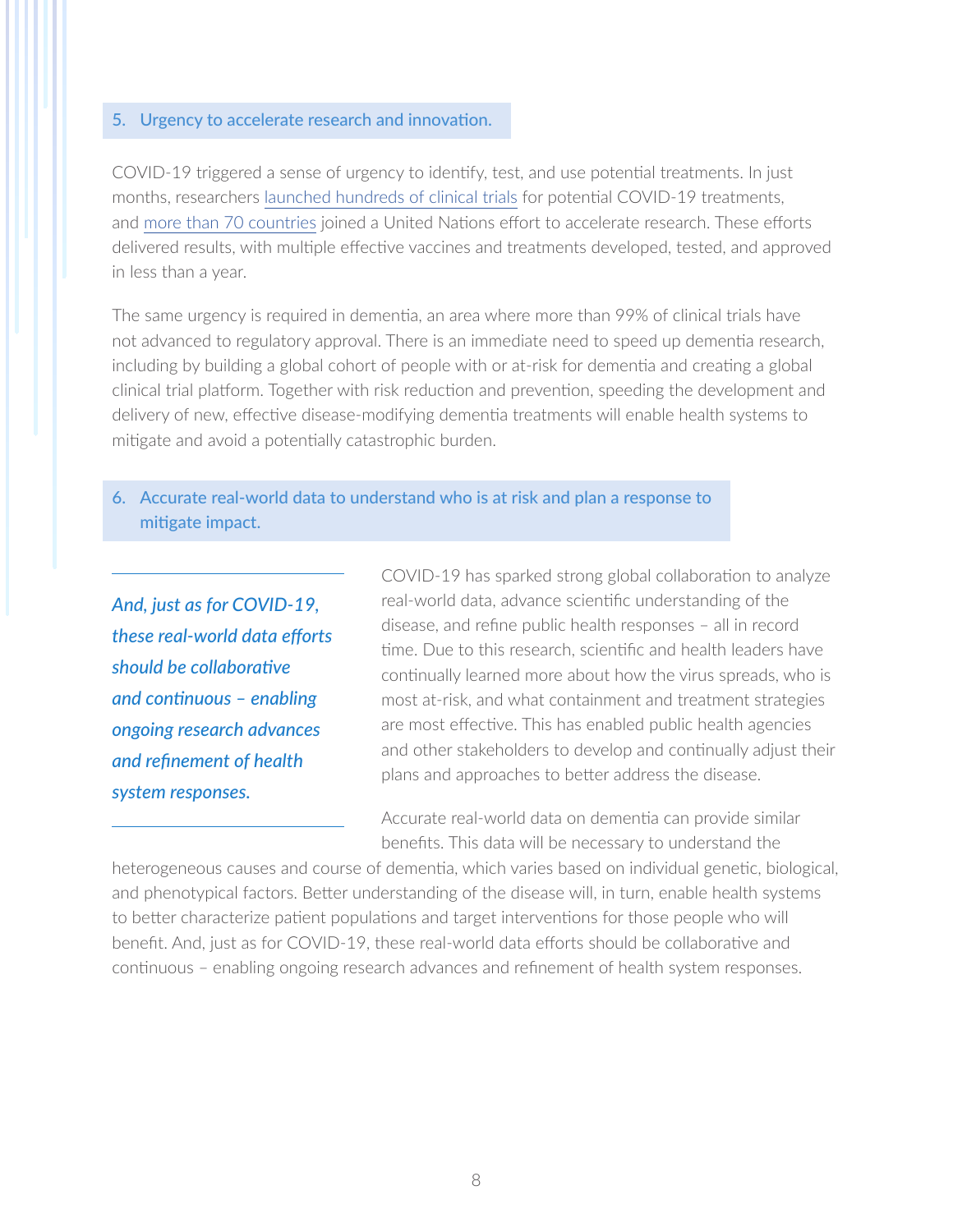#### **CALL TO ACTION:**

## Mobilizing Global, Cross-Sector Commitment, Partnership, and Action to Address Dementia

Effectively responding to dementia will require the same level of cross-sector commitment and collaboration currently on display in the fight against COVID-19. While many important dementia initiatives are already underway, more can be done to bolster and link these efforts, accelerate progress, and launch new initiatives.

To achieve these goals, the highest levels of government, public health agencies, the private sector, philanthropic organizations, dementia associations, and leading research and scientific organizations must join together. Working in collaboration, they can build on

### *The most important thing is that we don't wait; we need to act now.*

vital, existing efforts, like the WHO's Global action plan on the public health response to dementia, Alzheimer's Disease International's programs, the World Dementia Council, and the [Davos](https://www.davosalzheimerscollaborative.org)  [Alzheimer's Collaborative \(DAC\)](https://www.davosalzheimerscollaborative.org) – as well as launch new initiatives to address current gaps. The most important thing is that we don't wait; we need to act now.

Much like COVID-19, a range of stakeholders are needed to slow and end the dementia crisis. No one organization or initiative can do it alone. The global COVID-19 response shows that progress is possible, but we must act urgently and collectively. If we apply the hard-won lessons of the current outbreak, we can drive progress against dementia – one of the most daunting and complex health challenges of our time.